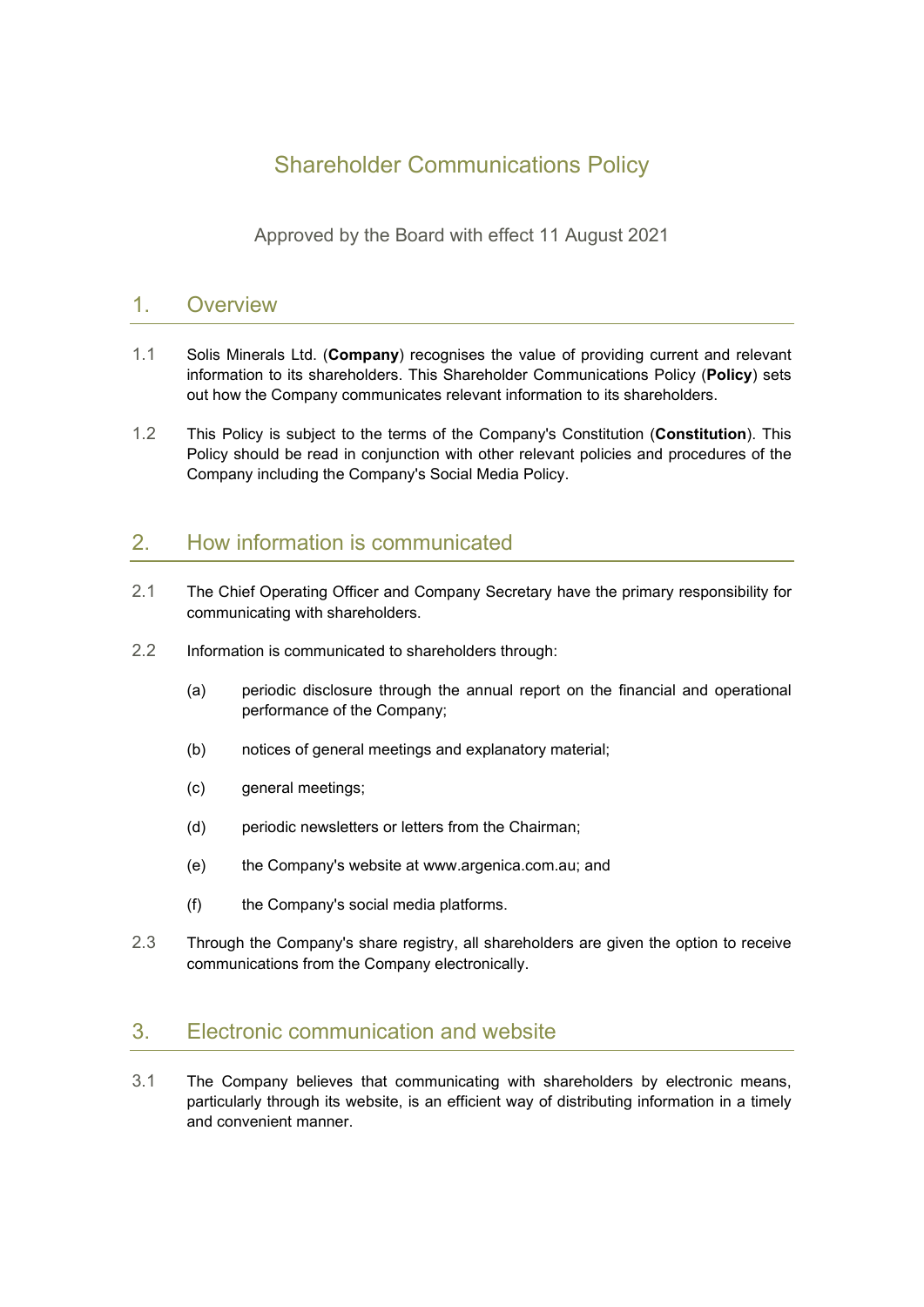- 3.2 The Company's website includes the following pages, which contain relevant information for shareholders:
	- (a) section on the Company's corporate governance policies and practices which includes:
		- (i) a statement of the Company's values;
		- (ii) the Company's constitution, Board Charter and Charters of all other committees established; and
		- (iii) names, photographs and biological information of each director and senior executive;
	- (b) reports section, which contains copies of annual directors reports, financial statements and other corporate reports
	- (c) announcements released to ASX;
	- (d) media releases section, that may contain sections on press releases, newsletters and media clippings*;*
	- (e) corporate directory and company contact information; and
	- (f) presentations section which contains power point presentations.
- 3.3 All website information will be regularly reviewed and updated to ensure that information is current, or appropriately dated and archived.

#### 4. Written communication and annual report

- 4.1 Shareholders have been given the opportunity to elect to receive a printed copy of the annual report on the financial and operational performance from the Company.
- 4.2 In addition, the Company publishes its annual report on the Company's website and notifies all shareholders of the web address where they can access the annual report.
- 4.3 The Company will also make available via ASX any new and substantive investor or analyst presentation prior to the presentation being given.

#### 5. General meetings

The Company recognises the rights of shareholders and encourages the effective exercise of those rights through the following means:

(a) notices of general meetings are distributed to shareholders in accordance with the provisions of the Corporations Act;